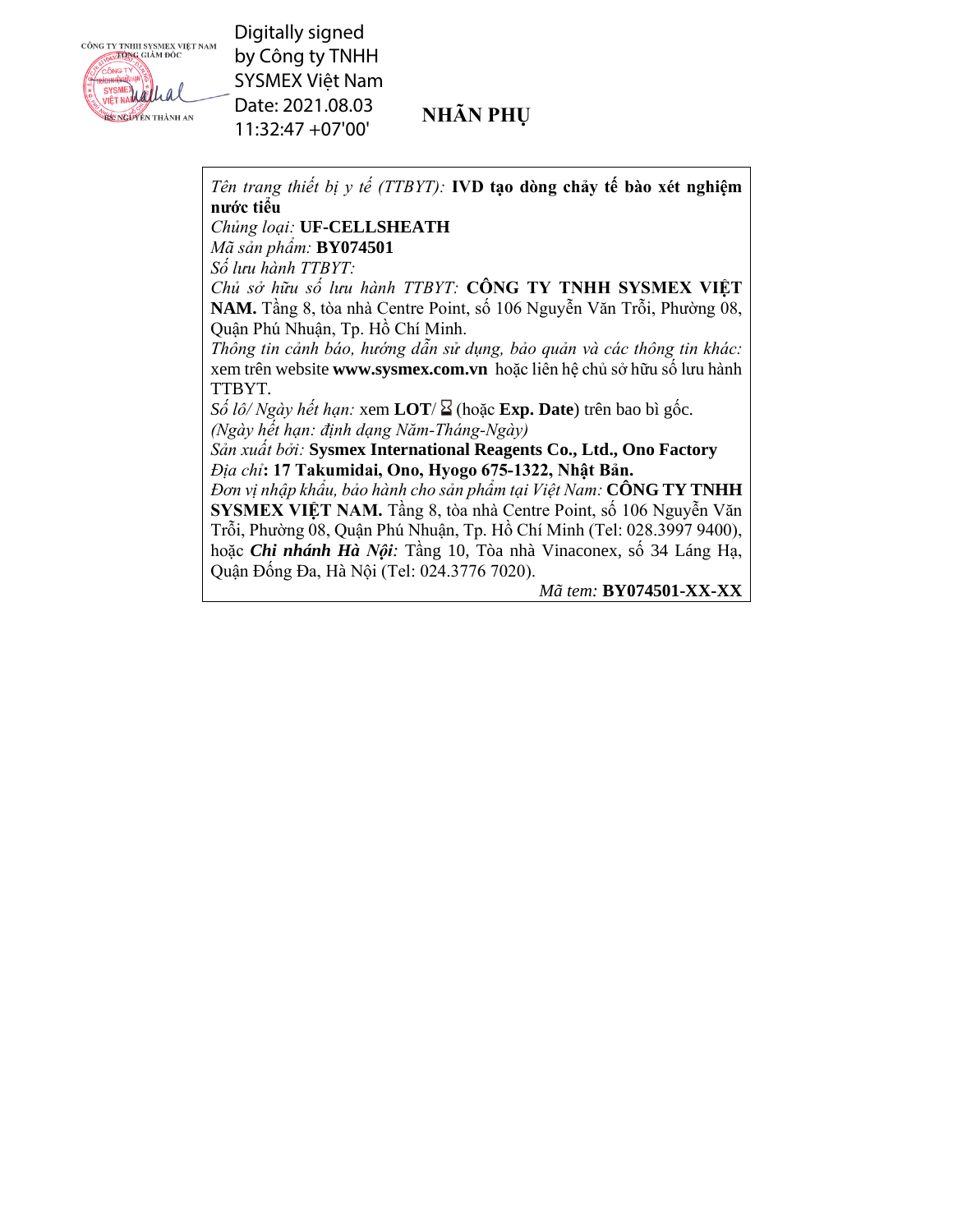(例) 4F-11 「2004 年 6 月 11 日製造」 を意味します



Sysmex is Registered in U.S. Pat. & Tm. Off.



### **Warnings and precautions:**

Before use, please read the analyzer's Instructions for Use carefully. Avoid direct contact with skin, eyes and mucous

membrane. Do not ingest. In case of skin contact, rinse immediately with plenty of water. In case of contact with eyes or mucous

membrane, rinse immediately with plenty of water, and seek medical attention. In case of ingestion, seek medical attention immediately.

**Avertissements et mesures de précaution:** Avant utilisation, lire attentivement le Mode d'emploi de l'analyseur.

Éviter le contact avec la peau, les yeux et les muqueuses. Ne pas ingérer.

En cas de contact avec la peau, rincer immédiatement et abondamment à l'eau. En cas de contact avec les yeux ou les muqueuses, rincer immédiatement et abondamment avec de l'eau et consulter un médecin. En cas d'ingestion, consulter immédiatement un médecin.

<u>避免直接接触皮肤、眼睛和黏膜。请勿吞咽。</u> 如若接触皮肤,请立即用大量清水清洗。如若接触眼睛或黏 膜,请立即用大量清水清洗并立即就医。如若吞咽,请立即就

ご使用の前に、装置の取扱説明書を必ずお読みください。 <u>皮膚、目、粘膜に直接触れさせないでください。飲み込まな</u> <u>いでください。</u>

# **Advertencias y precauciones:**

**シスメックス株式会社**<br>神戸市中央区脇浜海岸通1-5-1 〒651-0073 Tel 078-265-0500

Uso del analizador. Evite el contacto directo con la piel, los ojos y las

membranas mucosas. No ingerir. En caso de contacto con la piel, enjuague la parte afectada inmediatamente con agua abundante. En caso de contacto con los ojos o las membranas mucosas, enjuague la parte afectada inmediatamente con agua abundante y busque atención médica. En caso de ingestión, acuda a un médico inmediatamente.

# **Advertências e precauções:**

Antes de usar, ler atentamente as Instruções de Utilização do analisador. Evite o contato direto com a pele, olhos e mucosas.

Antes de usar, lea detenidamente las Instrucciones De し、医師の診察を受けてください。飲み込んでしまった場合 皮膚に触れた場合は、直ちに多量の水で洗い流してくださ い。目や粘膜に付着した場合は、直ちに多量の水で洗い流 は、直ちに医師の診察を受けてください。

Não ingira. No caso de contato com a pele, lave imediatamente com água abundante. No caso de contato com os olhos ou mucosas, lave imediatamente com água abundante e procure um médico. No caso de ingestão, procure um médico imediatamente.

## 警告及注意事项:

使用前请仔细阅读专用仪器的操作说明书。

医。

### 使用上又は取扱い上の注意 **:**

### 製造販売元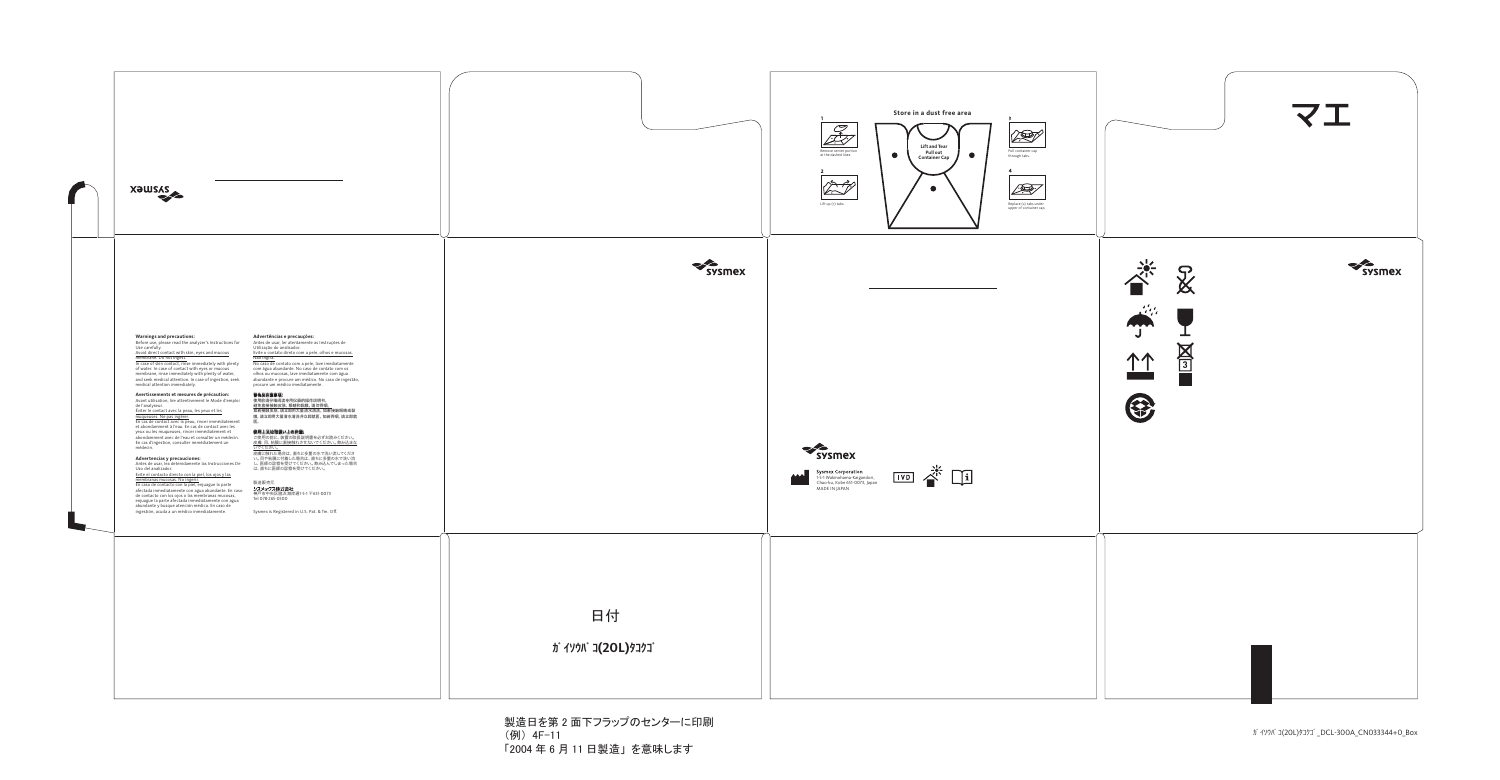

| Printing color |               |
|----------------|---------------|
|                | <b>DIC163</b> |
|                | <b>Black</b>  |
|                |               |
|                |               |
|                |               |
|                |               |
|                |               |

UF-CELLSHEATH\_UCS-900A\_CJ288442C0\_Label